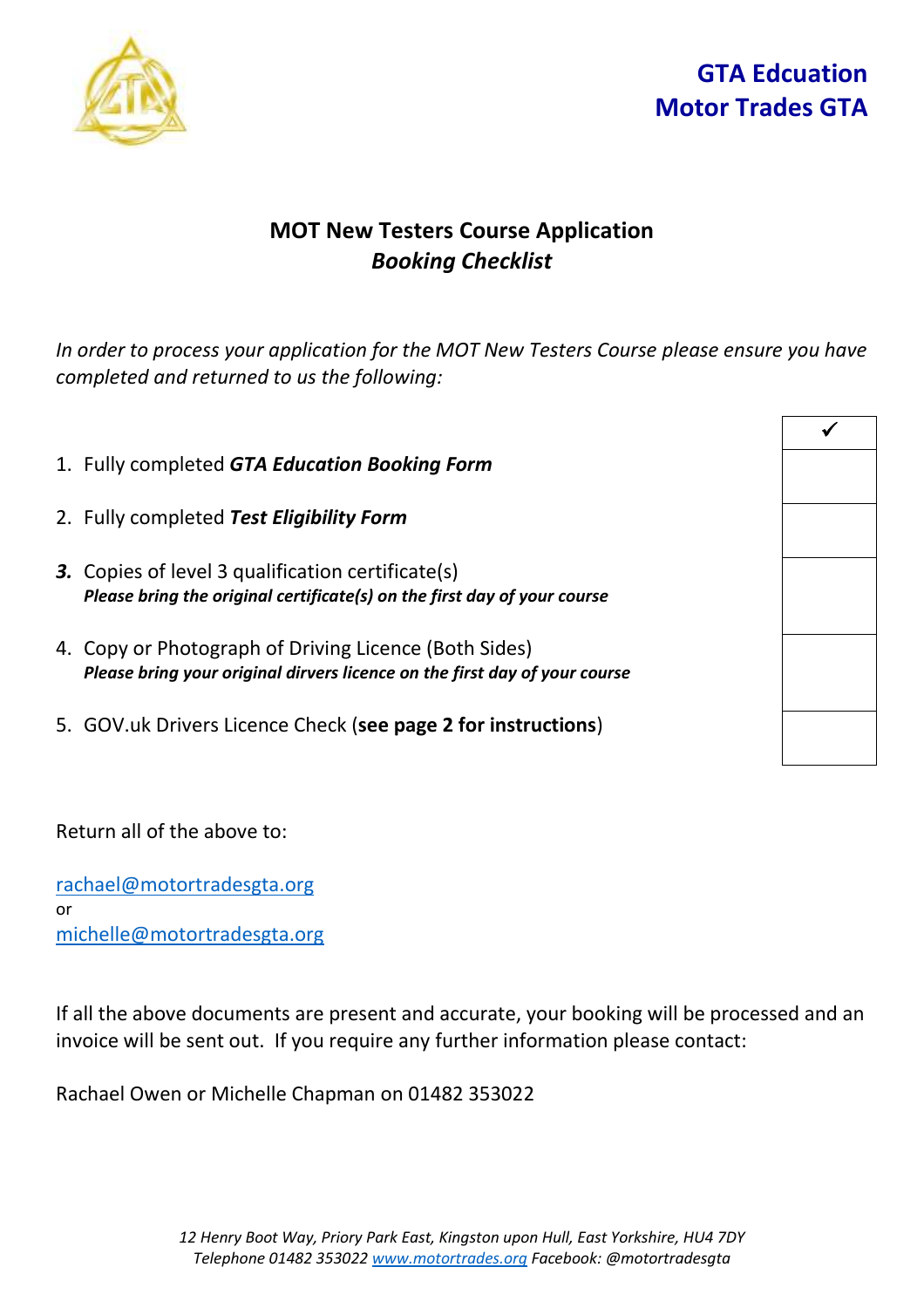## **GOV.uk Drivers Licence Check**

In order to complete this you will need your driver's licence number, NI number and postcode.

- 1. Go to: *<https://www.gov.uk/view-driving-licence>*
- Once completed you will be presented with the following screen:



Click 'Get Your Check Code'

|                                      | We welcome your black act help us required this excels.                                                                                                                               |                                     | Links                |
|--------------------------------------|---------------------------------------------------------------------------------------------------------------------------------------------------------------------------------------|-------------------------------------|----------------------|
| Your datalla                         | Vehicles you can drive                                                                                                                                                                | Percetting and<br>disycalitications | fiel your check code |
| Get a licence check code             |                                                                                                                                                                                       |                                     |                      |
|                                      | You can get a check code to share your driving Soerce Information with someone stop, like your employer or a<br>(u) him mitt pamp. You may need he do this if you want to kins a con- |                                     |                      |
|                                      | You must able give them the faid 11 characters of your driving boston rundler,                                                                                                        |                                     |                      |
|                                      |                                                                                                                                                                                       |                                     |                      |
| Weer-mode will be valid for 25 days. |                                                                                                                                                                                       |                                     |                      |
| Gétacote                             | Click                                                                                                                                                                                 |                                     |                      |
| Active codes                         | here                                                                                                                                                                                  |                                     |                      |
| You have no active code(s) to view   |                                                                                                                                                                                       |                                     |                      |
| Inactive codes                       |                                                                                                                                                                                       |                                     |                      |

Click the 'Get a Code' button